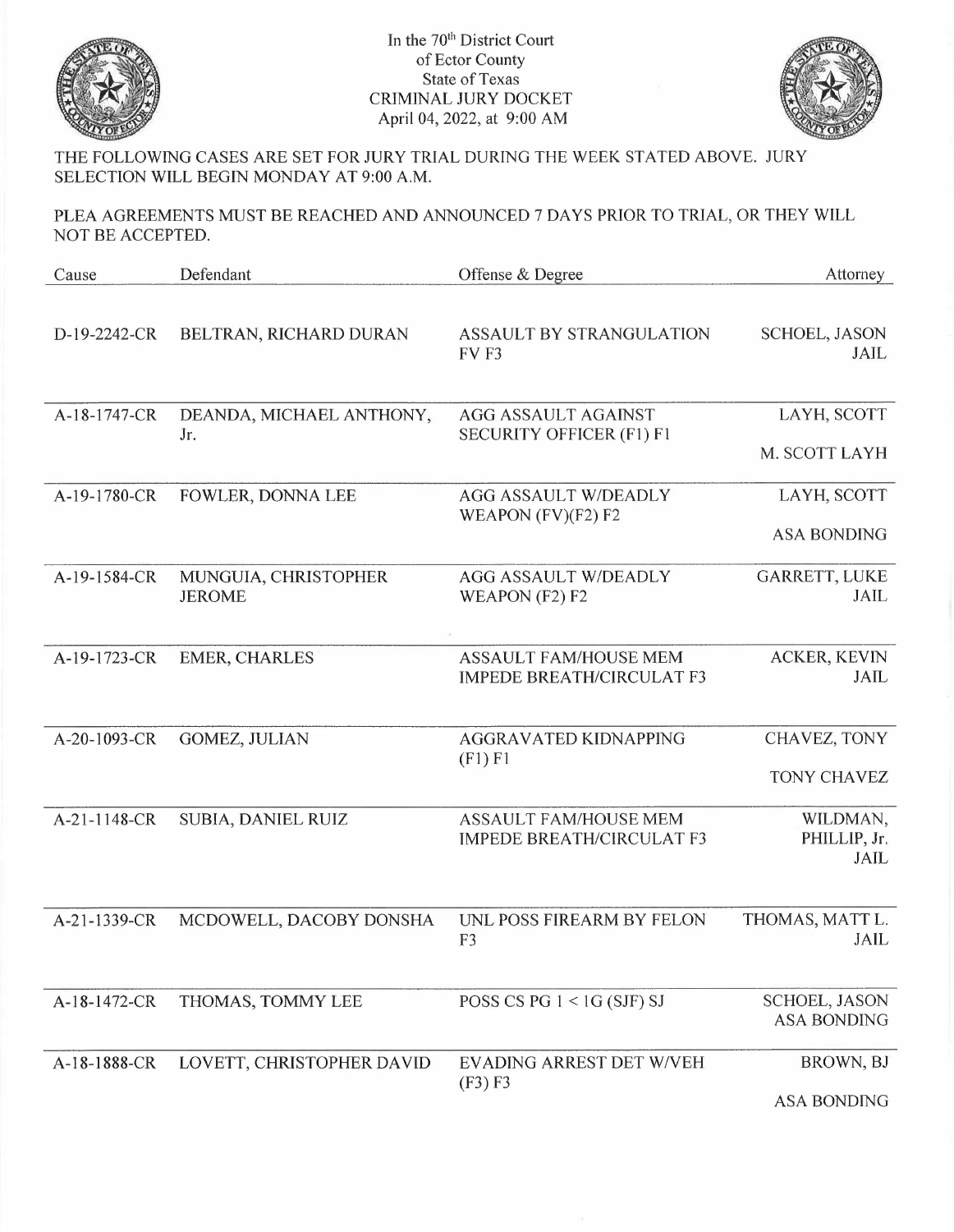| A-18-1888-CR | LOVETT, CHRISTOPHER DAVID           | EVADING ARREST DET W/VEH<br>(F3) F3         | BROWN, BJ                              |
|--------------|-------------------------------------|---------------------------------------------|----------------------------------------|
|              |                                     |                                             | <b>ASA BONDING</b>                     |
| A-19-1314-CR | <b>BABCOCK, BRANDON LEWIS</b>       | EVADING ARREST DET W/VEH<br>F <sub>3</sub>  | LEACH, JASON                           |
|              |                                     |                                             | <b>ASA BONDING</b>                     |
| A-19-1430-CR | <b>BARRAGAN, FABIO</b>              | POSS CS PG $1 < 1$ G(SJF) SJ                | CHAVEZ, TONY<br>JAIL                   |
| A-19-1433-CR | VALENCIA, SAMUEL                    | POSS CS PG $1 < 1$ G(SJF) SJ                | SARABIA, DANIEL,<br>Jr.                |
|              |                                     |                                             | <b>ASA BONDING</b>                     |
| A-19-1446-CR | <b>GONZALES, RICHARD JAMES</b>      | POSS CS PG $1 < 1$ G (SJF) SJ               | MCLEAISH,<br><b>MICHAEL LOUIS</b>      |
|              |                                     |                                             | <b>MICHAEL</b>                         |
|              |                                     |                                             | <b>MCLEAISH</b>                        |
| A-19-1462-CR | MORENO, ROBERTO                     | $POM > 4OZ \le 5LBS$ (SJF) SJ               | GARCIA, ROBERT<br>V                    |
|              |                                     |                                             | <b>AMIGO'S BONDING</b>                 |
| A-19-1548-CR | BREAUX, D MORRIYON<br><b>RAYVON</b> | <b>EVADING ARREST DET</b><br>W/VEH(F3) F3   | LAYH, SCOTT                            |
|              |                                     |                                             | <b>ASA BONDING</b>                     |
| A-19-1553-CR | LANDA, PAUL JOHN                    | POSS CS PG $1 < 1$ G(SJF) SJ                | ROBBINS, KELSEY<br><b>JEWELL</b>       |
|              |                                     |                                             | <b>ASA BONDING</b>                     |
| A-19-1812-CR | <b>AGUIRRE, MIGUEL ANGEL</b>        | DRIVING WHILE INTOXICATED<br>3RD OR MORE F3 | WOLF, JOHN<br><b>THOMAS</b>            |
|              |                                     |                                             | <b>AMIGO'S BONDING</b>                 |
| A-20-0912-CR | GARZA, AUDREY ABIGAIL               | EVADING ARREST DET W/VEH                    | MCLEAISH,                              |
|              |                                     | F <sub>3</sub>                              | <b>MICHAEL LOUIS</b><br><b>MICHAEL</b> |
|              |                                     |                                             | <b>MCLEAISH</b>                        |
| A-20-0913-CR | <b>BARRAGAN, FABIO</b>              | <b>DWI 3RD OR MORE F3</b>                   | CHAVEZ, TONY                           |
|              |                                     |                                             | JAIL                                   |
| A-20-0928-CR | DENNIS, CHARLES                     | DWI 3RD OR MORE F3                          | CHAVEZ, TONY<br><b>TONY CHAVEZ</b>     |
| A-20-0942-CR | MELGAR, MELVIN ARMANDO              | DWI W/CHILD UNDER 15 YOA                    | SPURGIN,                               |
|              |                                     | SJ                                          | STEPHEN W.<br><b>AMIGO'S BONDING</b>   |